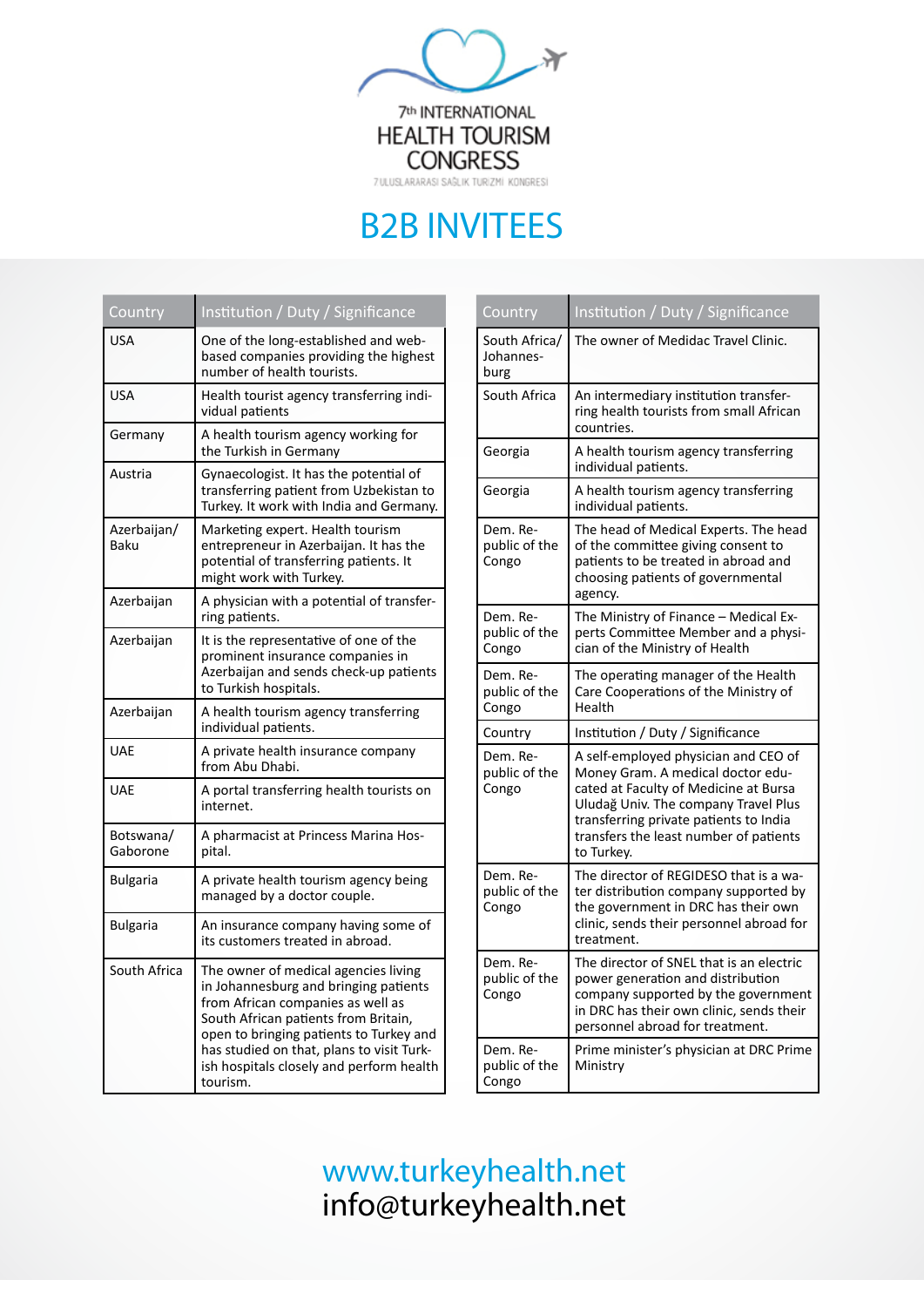7th INTERNATIONAL **HEALTH TOURISM CONGRESS** ZULUSLARARASI SAĞLIK TURİZMİ KONGRESİ

## B2B INVITEES

| Country                            | Institution / Duty / Significance                                                                                                                                |                                         | Country                       | Institution / Duty / Significance                                                                                                                                      |
|------------------------------------|------------------------------------------------------------------------------------------------------------------------------------------------------------------|-----------------------------------------|-------------------------------|------------------------------------------------------------------------------------------------------------------------------------------------------------------------|
| Dem. Re-<br>public of the<br>Congo | Premature cell doctor at the Prime<br>Ministry                                                                                                                   |                                         | Kyrgyzstan/<br><b>Bishkek</b> | The owner of Private Dentistry Hospit<br>an Azeri dentist, has the potential of<br>transferring individual patient, wants<br>send patients to Turkey.                  |
| Dem. Re-<br>public of the<br>Congo | The general Director of Central Bank.<br>Each of these institutions are govern-<br>ment supported and have their own<br>clinics, send their personnel abroad for |                                         | Kyrgyzstan/<br><b>Bishkek</b> | The owner of "Afrodita Spa Centre", h<br>the potential of transferring individua<br>patient, wants to work with Turkey.                                                |
| Dem. Re-<br>public of the<br>Congo | treatment.<br>The head of Elongo Elonga Ongd Clin-<br>ic (http://www.elongoelonga.org/<br>partenaires). The business friend of Dr.                               |                                         | Kyrgyzstan/<br><b>Bishkek</b> | The head of Radiology Department of<br>National Oncology Centre, has a high<br>potential of directing patients, wants<br>work with Turkey.                             |
| Iraq                               | Serge, they are working together.<br>An agency sponsoring health programs                                                                                        | Osh<br><b>Bishkek</b><br><b>Bishkek</b> | Kyrgyzstan/                   | A cardiac surgeon at a Private Cardiolo<br>Hospital, has the potential of transfer<br>individual patient, works with Turkey.                                           |
| Iraq                               | at Iraq's most popular TV channels.<br>An individual physician transferring<br>patients.                                                                         |                                         | Kyrgyzstan/                   | The owner of a tourism agency per-<br>forming outgoing, has the potential of<br>transferring individual patient, works<br>Turkey.                                      |
| Iraq                               | An intermediary institution serving for<br>Iraq Ministry of Health. They generally<br>have big projects.                                                         |                                         | Kyrgyzstan/                   | The head of Kyrgyz-Russian-Kazakh<br>Friendship Association, a boxing train                                                                                            |
| Iran                               | A health tourism agency transferring<br>individual patients.                                                                                                     |                                         |                               | a businessman, has a high potential o<br>directing patients.                                                                                                           |
| N. Iraq                            | The most active health tourism agency<br>of Northern Irag, in cooperation with<br>local government.                                                              |                                         | Kyrgyzstan/<br><b>Bishkek</b> | The owner of a tourism agency per-<br>forming outgoing, has the potential of<br>transferring individual patient, works<br>Turkey.                                      |
| Canada                             | A health tourism agency transferring<br>individual patients.                                                                                                     |                                         | Kyrgyzstan/<br><b>Bishkek</b> | A drug company representative, work<br>with many physicians in Bishkek, has<br>the potential of transferring individua<br>patient.                                     |
| Kyrgyzstan                         | The manager of Bishkek Family Prac-<br>tice, authorized in transferring individ-<br>ual patients around the territory where<br>the protocol member lives.        |                                         |                               |                                                                                                                                                                        |
|                                    |                                                                                                                                                                  |                                         | Kyrgyzstan/<br><b>Bishkek</b> | The press executive of the Ministry of<br>Health.                                                                                                                      |
| Kyrgyzstan/<br><b>Bishkek</b>      | A general surgeon at National Kyrgyz-<br>stan Hospital. The member of Foreign<br>Patient Transfer Committee of the Min-                                          |                                         | Kyrgyzstan/<br>Uralsk         | The owner of a tourism agency, has th<br>potential of transferring individual pa-<br>tient.                                                                            |
| Kyrgyzstan/<br><b>Bishkek</b>      | istry of Health.<br>A general surgeon at National Kyrgyz-<br>stan Hospital, has the potential of indi-<br>vidual patient transferring.                           |                                         | Kyrgyzstan/<br>Aktobe         | The deputy chief physician at Aktobe<br>Governmental Hospital, has the poter<br>of transferring individual patient, wor<br>with the South Korea.                       |
| Kyrgyzstan/<br><b>Bishkek</b>      | A physician at Kyrgyzstan National Urol-<br>ogy Centre, has the potential of individ-<br>ual patient transferring.                                               |                                         | Kyrgyzstan/<br>Aktobe         | An intensive care physician at Evraziya<br>Health Centre, has the potential of tra<br>ferring individual patient, works with<br>Turkey.                                |
| Kyrgyzstan/<br><b>Bishkek</b>      | The owner of Kyrgyzstan Training and<br>Consultancy Centre, transfers patients<br>to the Southern Korea, hasn't worked<br>with Turkey, yet.                      |                                         | Kyrgyzstan/<br>Aktobe         | An internal disease specialist at Şipage<br>Private Health Centre, has the potenti<br>of transferring individual patient, wor<br>with Turkey, works with the South Kor |

| Country                       | Institution / Duty / Significance                                                                                                                                              |
|-------------------------------|--------------------------------------------------------------------------------------------------------------------------------------------------------------------------------|
| Kyrgyzstan/<br><b>Bishkek</b> | The owner of Private Dentistry Hospital,<br>an Azeri dentist, has the potential of<br>transferring individual patient, wants to<br>send patients to Turkey.                    |
| Kyrgyzstan/<br><b>Bishkek</b> | The owner of "Afrodita Spa Centre", has<br>the potential of transferring individual<br>patient, wants to work with Turkey.                                                     |
| Kyrgyzstan/<br><b>Bishkek</b> | The head of Radiology Department of<br>National Oncology Centre, has a high<br>potential of directing patients, wants to<br>work with Turkey.                                  |
| Kyrgyzstan/<br>Osh            | A cardiac surgeon at a Private Cardiology<br>Hospital, has the potential of transferring<br>individual patient, works with Turkey.                                             |
| Kyrgyzstan/<br><b>Bishkek</b> | The owner of a tourism agency per-<br>forming outgoing, has the potential of<br>transferring individual patient, works with<br>Turkey.                                         |
| Kyrgyzstan/<br><b>Bishkek</b> | The head of Kyrgyz-Russian-Kazakh<br>Friendship Association, a boxing trainer,<br>a businessman, has a high potential of<br>directing patients.                                |
| Kyrgyzstan/<br><b>Bishkek</b> | The owner of a tourism agency per-<br>forming outgoing, has the potential of<br>transferring individual patient, works with<br>Turkey.                                         |
| Kyrgyzstan/<br><b>Bishkek</b> | A drug company representative, works<br>with many physicians in Bishkek, has<br>the potential of transferring individual<br>patient.                                           |
| Kyrgyzstan/<br><b>Bishkek</b> | The press executive of the Ministry of<br>Health.                                                                                                                              |
| Kyrgyzstan/<br>Uralsk         | The owner of a tourism agency, has the<br>potential of transferring individual pa-<br>tient.                                                                                   |
| Kyrgyzstan/<br>Aktobe         | The deputy chief physician at Aktobe<br>Governmental Hospital, has the potential<br>of transferring individual patient, works<br>with the South Korea.                         |
| Kyrgyzstan/<br>Aktobe         | An intensive care physician at Evraziya<br>Health Centre, has the potential of trans-<br>ferring individual patient, works with<br>Turkey.                                     |
| Kyrgyzstan/<br>Aktobe         | An internal disease specialist at Şipager<br>Private Health Centre, has the potential<br>of transferring individual patient, works<br>with Turkey, works with the South Korea. |

www.turkeyhealth.net info@turkeyhealth.net